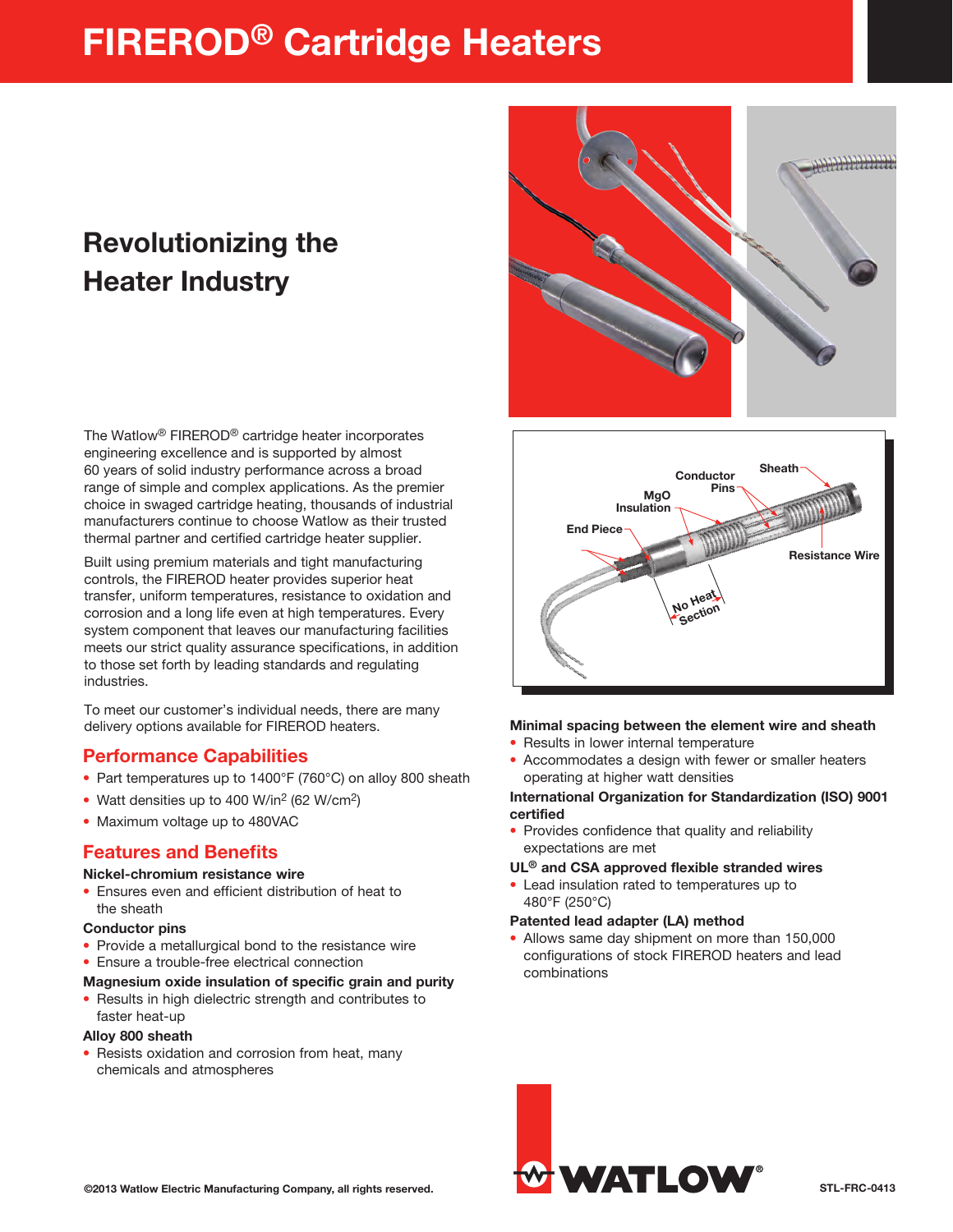## Typical Applications

- Semiconductor chamber heating
- Semiconductor wire and die bonding
- Freeze protection and deicing of equipment in cold climates or applications
- Humidity control
- Patient comfort heating used in medical devices
- Mold die and platen heating
- Seal bars used in packaging equipment
- Test sample heating in gas chromatography equipment

### Applications and Technical Data

#### **Tolerances**

#### **Diameter**

- 1 in. (25 mm) units:  $\pm 0.003$  in. ( $\pm 0.08$  mm)
- All other units:  $\pm 0.002$  in. ( $\pm 0.05$  mm)

#### Sheath Length

- All units to  $4^{1}/2$  in. (114 mm) long:  $\pm^{3}/32$  in. ( $\pm 2.4$  mm)
- $1$ /8 in. diameter units over  $4^{1}/2$  in. (114 mm) long:  $±3%$
- All other units over  $4^{1}/2$  in. (114 mm) long:  $\pm 2\%$

### Length Measurements

#### Pin Style and Potted FIRERODs



#### PTFE - Swaged-in Leads FIRERODs



#### **Wattage**

- $1/8$  in. units:  $+10\%$ ,  $-15\%$
- All other units: +5%, -10%

#### **Resistance**

- $\bullet$   $\frac{1}{8}$  in. units: +15%, -10%
- All other units: +10%, -5%

Resistance changes with temperature. There are three circumstances under which resistance can be measured:

- 1. Room temperature (before use): nominal ohms are 90% of Ohm's law calculation.
- 2. Room temperature (after use): nominal ohms are 95% of Ohm's law calculation.
- 3. At temperature (during use): depending on application nominal ohms are approximately 100% of Ohm's law.
- **Note:** Resistance and wattage values are approximate depending on application conditions.

#### Component Recognition File Numbers

- UL<sup>®</sup> component rated to 240VAC (file number E52951)
- CSA component rated to 240VAC (file number LR7392)
- VDE component rated to 240VAC (file number 10062-4911-0006)

Note: Not all options or combinations of options are covered. UL®, CSA, VDE and CE marking is available upon request.

## Dimensional Data

This table shows minimum/maximum sheath lengths for available FIREROD diameters.

| <b>FIREROD Diameter</b> |               |        | Length    |        |      |        |  |
|-------------------------|---------------|--------|-----------|--------|------|--------|--|
| <b>Nominal</b>          | <b>Actual</b> |        | Min.      |        | Max. |        |  |
| in.                     | in.           | (mm)   | in.       | (mm)   | in.  | (mm)   |  |
| $\frac{1}{8}$           | 0.122         | (3.1)  | $^{7}/8$  | (22.2) | 12   | (305)  |  |
| 1/4                     | 0.246         | (6.3)  | $^{7}/8$  | (22.2) | 36   | (915)  |  |
| 3/8                     | 0.371         | (9.4)  | $^{7}/8$  | (22.2) | 48   | (1220) |  |
| 1/2                     | 0.496         | (12.6) | $^{7}/8$  | (22.2) | 60   | (1520) |  |
| $^{5/8}$                | 0.621         | (15.8) | 1         | (25.0) | 72   | (1830) |  |
| 3/4                     | 0.746         | (18.9) |           | (25.0) | 72   | (1830) |  |
|                         | 0.996         | (25.3) | $1^{1/4}$ | (32.0) | 72   | (1830) |  |

Indicates recommended maximum sheath length; however, longer lengths may be available.

## **Camber**

Camber is defined as the maximum deviation of the heater's centerline from straight. FIREROD camber within allowable tolerances is verified via passage through a cylindrical gauge of specified length and diameter. Normally, slight camber does not present a problem since the heater will flex enough to fit into a straight, close-fit hole.

#### Camber Measurement



#### Allowable Camber Versus Length



Max. camber = 0.020 in. x (length in feet)<sup>2</sup> or 0.005 in., whichever is greater.